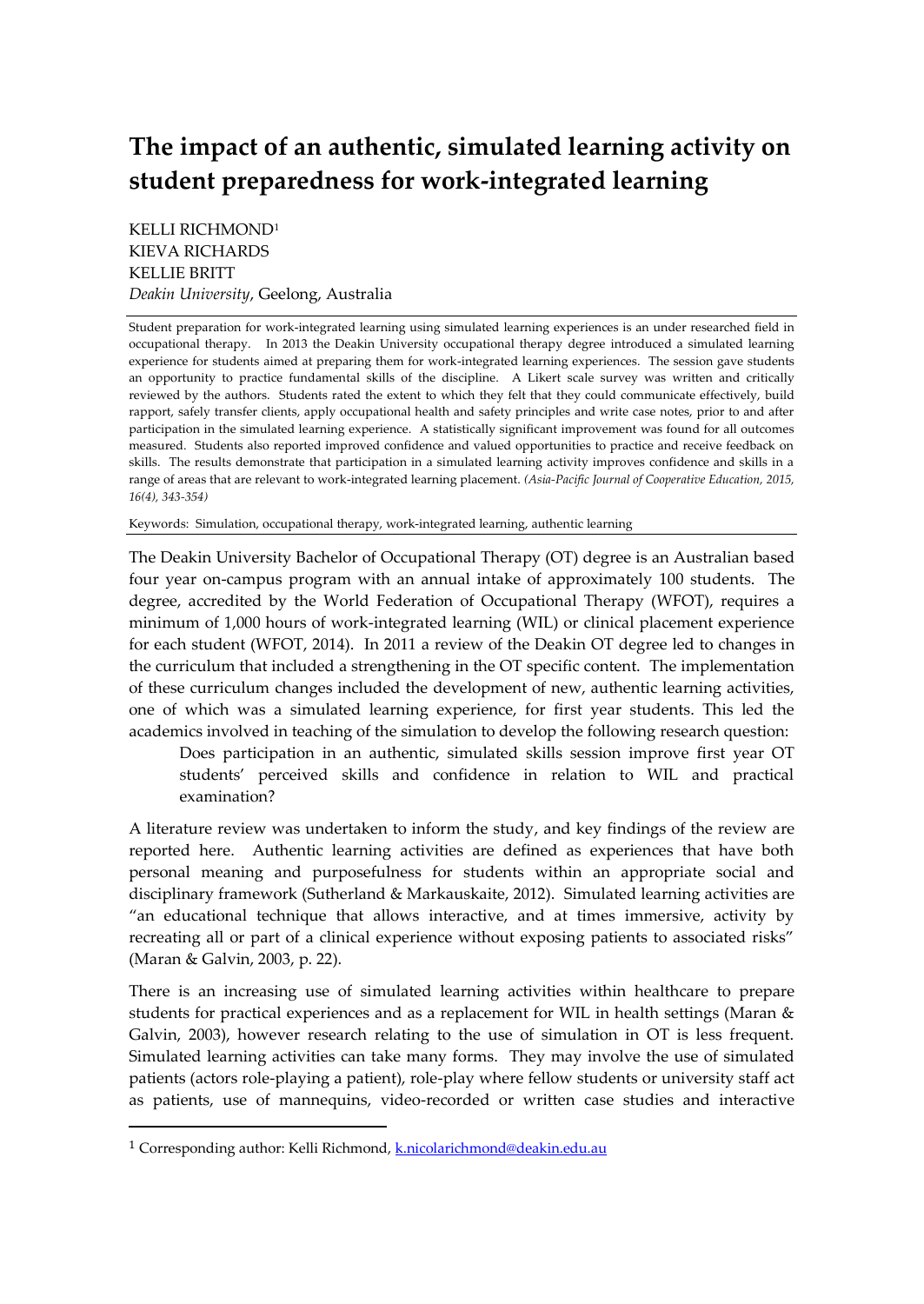computer based programs. One or more of these processes may be used in combination and the scenario can range from a simple discrete task to a highly complex and changeable environment (Bradley, Whittington, & Mottram, 2013).

Simulated learning experiences are considered to offer advantages for students including: provision of guaranteed exposure of all students to a set range of skills that may be considered core to a profession; allowing for practice of skills within low risk environments; and, allowing for repeated practice (Rodger, Bennett, Fitzgerald, & Neads, 2010), without inconvenience or potential harm to patients. Following participation in simulation, students have reported enhanced perceptions of their knowledge, skills and motivation (Rodger, Bennett, Fitzgerald, & Neads 2010).

In their study of twenty-three second year OT students exposed to a simulated learning experience where students performed an interview with a standardized patient, Velde, Lane, and Clay (2009) found the students reported that they felt like a therapist and had opportunities to integrate and apply their knowledge and skills. Bradley et al. (2013) described the development of a simulation program designed for final year OT students using simulation activities that included assessment, decision-making and monitoring patient safety. The study aimed to consolidate the skills required for the transition from student to clinician. Students in this study reported earlier and more frequent exposure to simulation was beneficial (p.45).

The usefulness of role-play for student skill development has been demonstrated for communication skills (Nestel & Tierney, 2007), motivational interviewing (Mounsey, Bovbjerg, White, & Gazewood, 2006) and preparation for WIL (Cook & Cusick, 1998). Nestel and Tierney (2007) developed a role-play interview activity for first year medical students. Students completed pre- and post-activity questionnaires. Ninety-six percent of the 263 students who participated reported that the activity was helpful particularly in the area of communication. In short, evidence exists that supports simulated learning activities as an effective form of authentic learning that is valued by students.

There is limited literature in the field of OT that describes practical experiences in the preparation of students for WIL. Yet these practical learning opportunities are seen as an integral part of OT student education and they are essential in supporting development of professional behavior and acculturation into the profession (Kirke, Layton, & Sim, 2007). Cook and Cusick (1998) undertook one of the first OT studies that investigated the preparation of students for WIL. The authors evaluated an on-campus clinical practicum for first year OT students. Thirty students took part in weekly three-hour sessions that focused on acquisition of fundamental OT skills. Results indicated increased comfort in a range of areas including talking with patients, helping someone to sit up in bed and dealing with a patient who was unwell. Mickan (1995) investigated the preparedness of second and third year OT students for WIL in pediatric settings using informal interviews. Results indicated that preparation for placement required more than preparatory reading, and that knowledge needed to be applied alongside of skills in the form of practice, prior to a WIL experience.

Hanson (2011) explored the perspectives of placement supervisors who supervised OT students, via focus groups. Student preparedness for placement emerged as a key theme. Students perceived to be underprepared for placement caused frustration particularly if the student lacked appropriate communication skills. Experience with an underprepared student was a barrier to accepting future students for placement supervisors.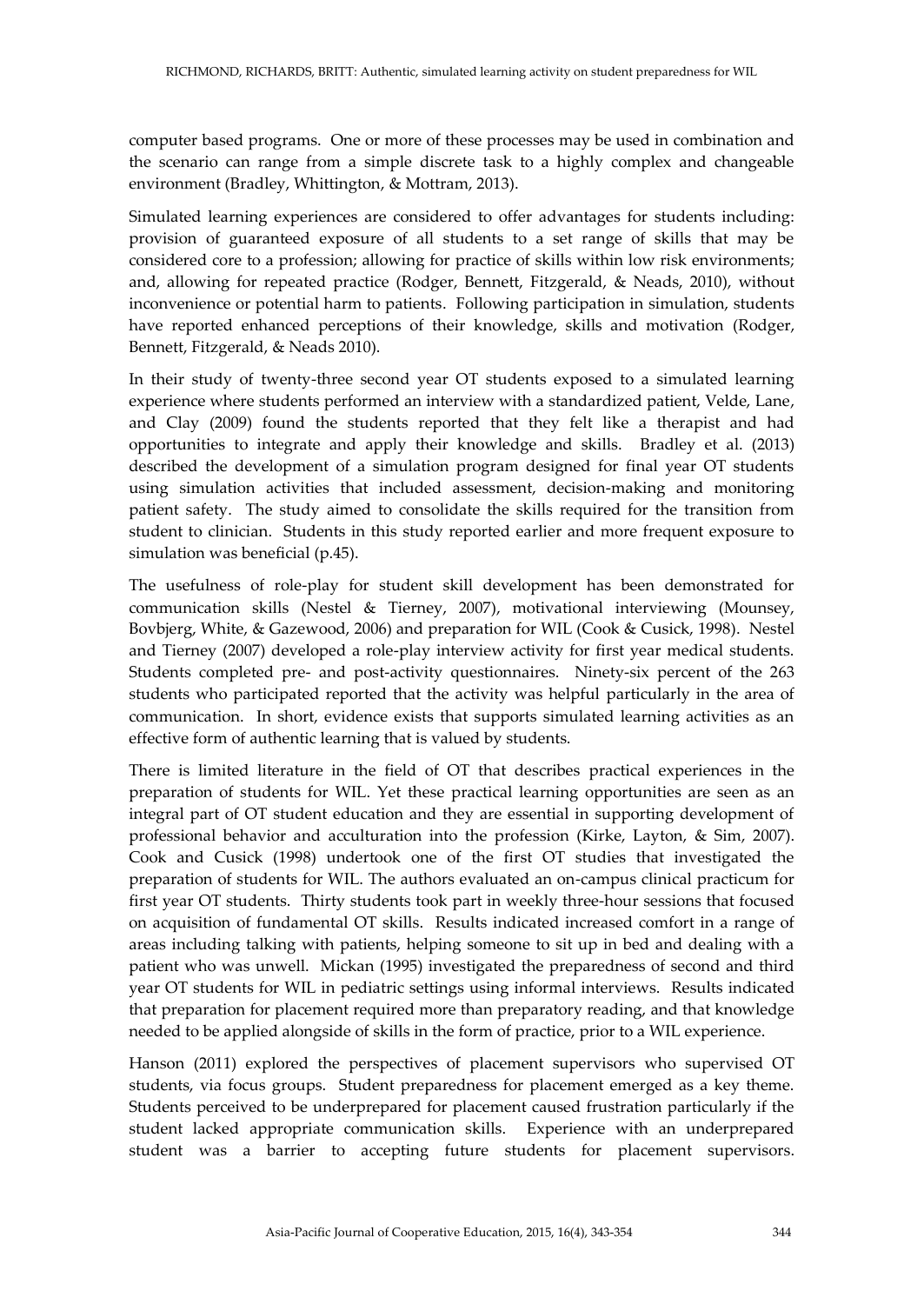Recommendations included provision of more hands-on learning experiences, opportunities to practice describing the discipline of OT, and skill checklists that the student must complete prior to commencing WIL. James and Musselman (2005) investigated the commonalities that exist when students fail WIL. Questionnaires and interviews were administered to placement supervisors. Their research found that inadequate academic preparation was the most frequently cited reason for students failing WIL, poor clinical skills and safety concerns were also prevalent themes. Supervisors suggested active learning experiences such as case studies and role play could be used more often when preparing students for WIL. In an environment where it is increasingly difficult for universities to access adequate numbers of WIL placements for OT students, it is imperative that lack of student preparation is not the cause of supervisor reluctance to offer WIL opportunities.

The research study that this paper describes is built on these findings by investigating the use of an authentic, simulated learning experience for preparation of first year students for WIL and practical examination. The research question was investigated with the first cohort of first year students to study the new curriculum in 2013.

The focus on WIL and practical examinations stemmed from the belief that these experiences provide some of the first practically-based challenges for students. The skills and knowledge students are required to demonstrate in these instances are typically fundamental skills that underpin the profession.

Specifically, this study aimed to answer the following questions:

- a) Does participation in a simulation session increase first year OT students' perception of preparedness for WIL placement?
- b) Does participation in a simulation session increase first year OT students' perception of preparedness for practical examination?
- c) Does participation in a simulation session increase first year OT students' perception of preparedness for performing the specific skills of manual handling of clients, documentation of client notes and interviewing clients?

# **METHOD**

### *Participants*

The study utilized a sample of first year OT students who were enrolled in the Deakin OT program in 2013. All first year students were invited to participate in a three hour simulation session that aimed to provide students with an additional, authentic learning experience with specific, supervised practice in the areas of manual handling, interviewing, occupational health and safety and documentation. The sessions were held eight weeks into the students' first six months of study. In this eight weeks students had been exposed primarily to theoretical learning with some limited practical skills practice in large groups. At the time of the simulation session, students had had no exposure to OT in the clinical setting. This session was designed to assist them in preparation for their first exposure.

### *Instrument*

A search of the literature failed to reveal any suitable pre-existing measurement tool, therefore the first author developed a questionnaire for this task. The questionnaire was then critically reviewed by both co-authors to ensure that questions were clear, allowed only for a single interpretation and that double-barreled questions were avoided.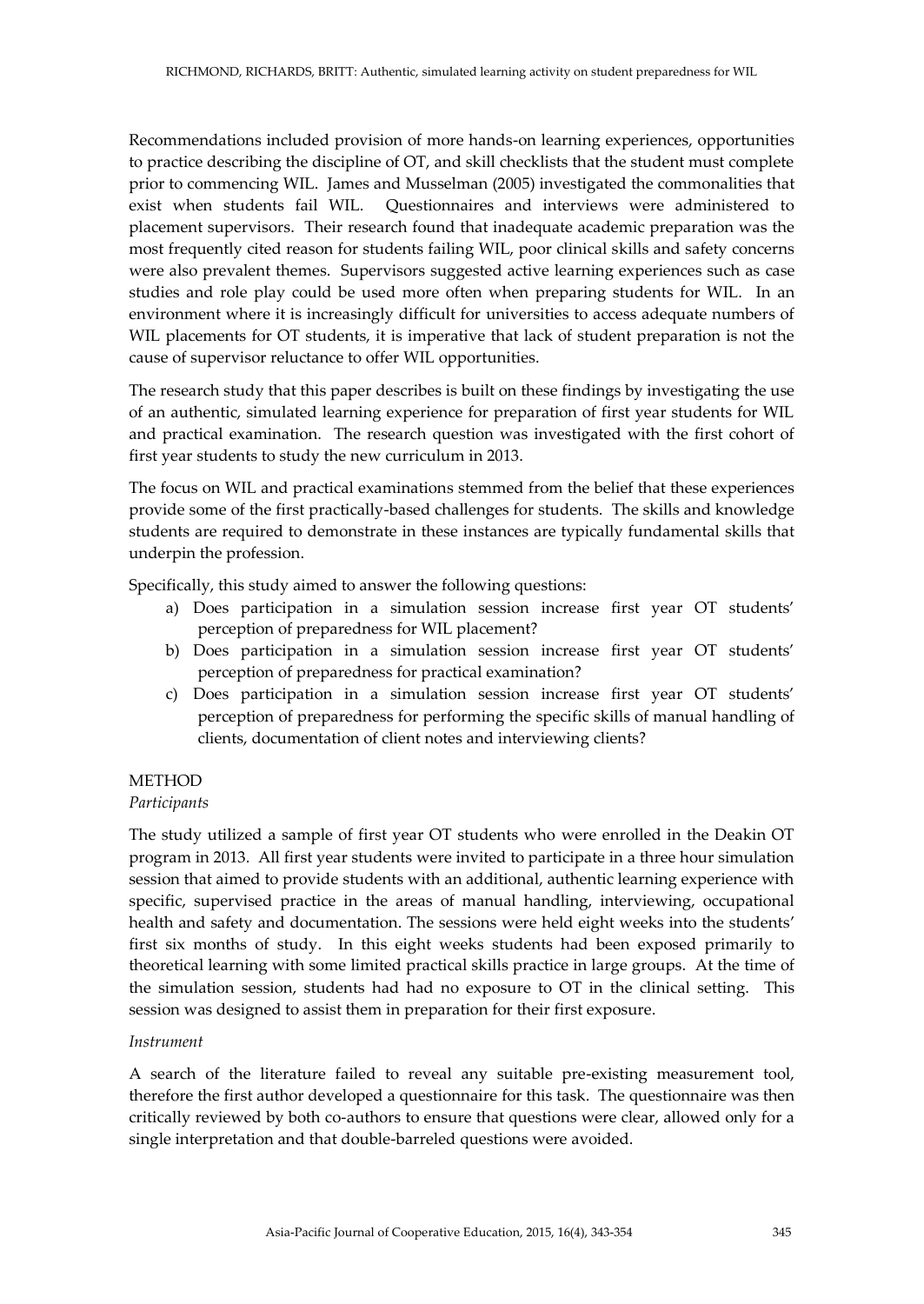There were two sections within the questionnaire. The first section consisted of an eight item Likert scale questionnaire that was answered by the students both prior to and after the simulation exercise (Table 1).

TABLE 1: Pre- and post-simulation questionnaire Likert scale items

- 1. I have communication skills that allow me to introduce myself to a client effectively as an occupational therapy student.
- 2. I am able to explain to a client, in an understandable way, what Occupational Therapy is.
- 3. I have the communication skills required to build rapport with a client.
- 4. I am confident that I can safely and effectively transfer a client from a bed (supine) to chair (seated).
- 5. I am confident that I can safely and effectively transfer a client from lying to sitting over the edge of the bed.
- 6. I have a sound knowledge of occupational health and safety principles that allow me to assess the environment.
- 7. I have a sound knowledge of occupational health and safety principles that allow me to assess client's safety.
- 8. I have the ability to write basic case notes after observing in an occupational therapy session.

The eight item Likert scale questions were designed to establish the students' preparedness for WIL and for practical examinations. Likert scales are summative scales that can be used to measure attitudes or values. They are a common and well-validated method of collecting quantitative data and have been used extensively in health research (Portney & Watkins, 2009). Items in the Likert scale questionnaire focused on the students' perception of whether they could effectively introduce themselves to a client, define OT and their role as an OT student, transfer clients and complete basic documentation in case notes. These areas were directly related to the skills practiced within the simulation session (as outlined in Table 3).

The post-simulation questionnaire also asked participants to respond to three open response questions (Table 2). The open response questions sought to collect supplementary qualitative data regarding how useful students felt the session was, what could be changed to improve the session and whether they felt the session had better prepared them for WIL and practical examination.

TABLE 2: Post-simulation open response questions

- 1. What have you found useful about the simulation session?
- 2. What do you think could be done to improve the simulation session?
- 3. Has the simulation session improved your confidence for your practical exam and future fieldwork placements?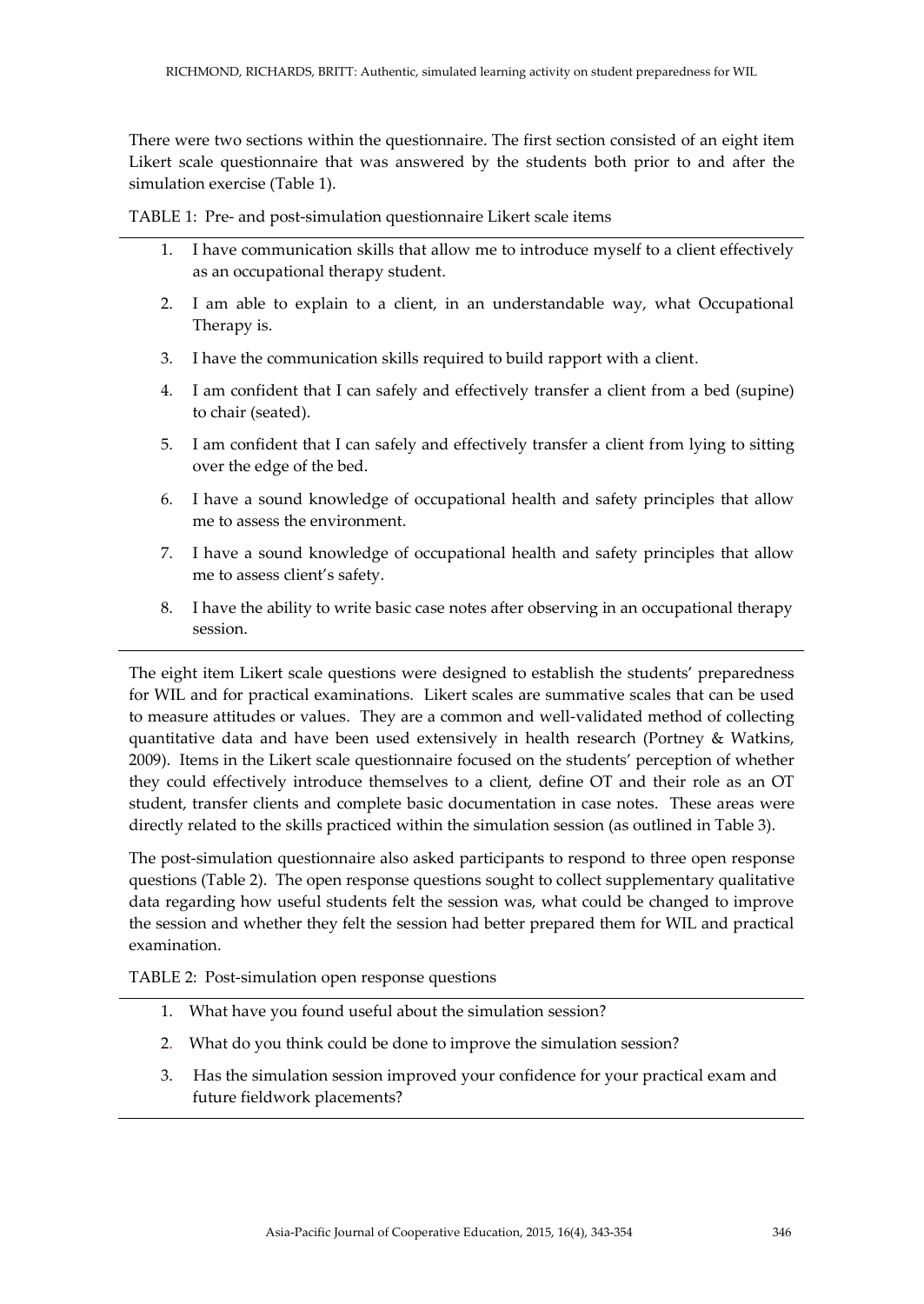| <b>Station</b>                                      | Description                                                                                                                                                                                                                                                                                                                                                                                         |
|-----------------------------------------------------|-----------------------------------------------------------------------------------------------------------------------------------------------------------------------------------------------------------------------------------------------------------------------------------------------------------------------------------------------------------------------------------------------------|
| Station 1: Interviewing (2 groups of<br>3 students) | A referral was provided, and as a group students<br>conducted an initial interview with a staff member<br>role-playing as a client.<br>Students took turns<br>interviewing, observing and followed a procedure<br>that required them to introduce themselves, gain<br>consent, describe the role of OT and elicit background<br>information and occupational performance issues<br>from the client. |
| Station 2: Manual Handling                          | Students practiced transferring a client from bed to<br>wheelchair and wheelchair to bed.                                                                                                                                                                                                                                                                                                           |
| Station 3: Manual Handling                          | Students practiced transferring a client from sitting to<br>standing position, moving them up/down the bed and<br>rolling them over. These skills were practiced with<br>and without manual handling aids.                                                                                                                                                                                          |
| Station 4: Occupational Health and<br>Safety        | A video relating to occupational health and safety was<br>shown. The students were then asked to respond to a<br>series of questions.                                                                                                                                                                                                                                                               |
| Station 5: Documentation                            | A script depicting a conversation between an OT and<br>a client was provided. Students were required to write<br>notes in the subjective, objective, action, plan (SOAP)<br>format based on the information provided in the<br>script.                                                                                                                                                              |

TABLE 3: Simulation stations

# *Procedure*

Ethical approval for this study was granted through Deakin University. Prior to the simulation session the study was described to students by the principal researcher who requested their participation. A plain language statement was distributed and students who consented to participate in the study were asked to complete the pre-simulation questionnaire. Both the pre- and the post-simulation questionnaires were anonymous, with each student allocated a code number, which allowed the results of the Likert-scale of preand post-simulation questionnaires to be compared. Students were asked to retain possession of their responses until they had completed the simulated learning experience. At the conclusion of the experience students completed the post-questionnaire on a clean copy and provided both questionnaires to the researchers.

The simulation session was designed to address some of the most fundamental skills of the discipline. The skills were selected based on the first year OT curriculum, feedback from placement supervisors and the knowledge and expertise of the developers of the project. Placement supervisors consistently reported that although students were receiving education that exposed them to these skills, they were not arriving at placement with the confidence and skill level deemed necessary to demonstrate them.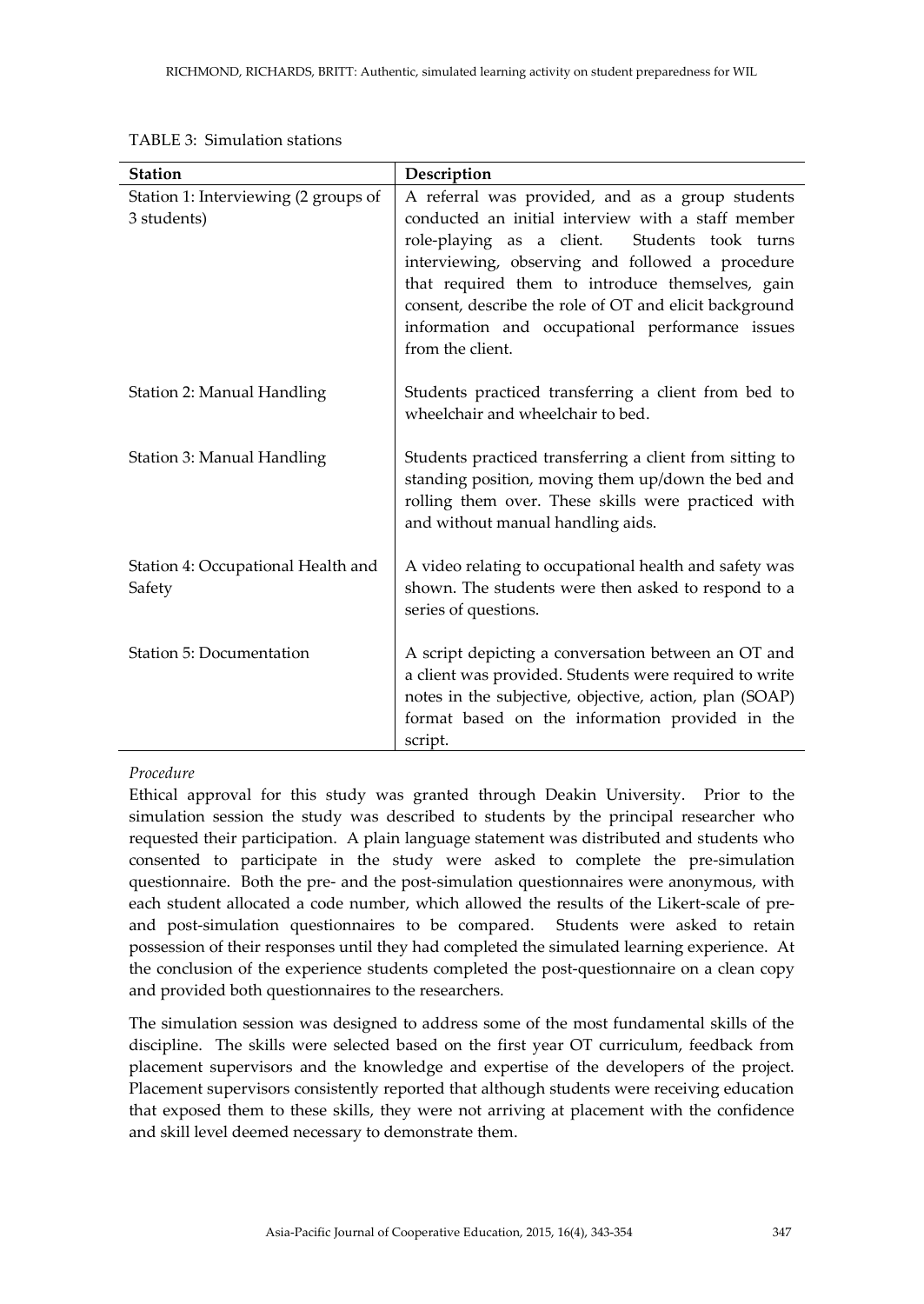During the simulation session students were divided into five groups, each group consisted of six or fewer students. The students then rotated through five, 25 minute stations. One or more members of the Deakin OT teaching team facilitated at each station. A description of the tasks practiced at each station is provided in Table 3.

At the manual handling and interviewing stations staff members provided students with an overview of the activities they would be practicing, provided a demonstration (where appropriate) and then closely observed students practicing the skills. Opportunities for repeated practice, correction and reflection were provided. Students rotated through different roles (e.g., observer/interviewer at the interview stations and client/OT at the manual handling stations).

Based on the authentic learning literature (Maran & Galvin, 2003; Stein, Isaacs, & Andrews, 2006) two of the stations were developed to be less defined for students, requiring greater levels of independent and peer learning. These were the occupational health and safety and documentation stations. At the occupational health and safety and documentation stations students undertook activities independently using peer support. A staff member briefly outlined each activity for the students at these stations and checked whether the students had any questions then left them to complete the task.

### *Data Analysis*

The data were analyzed using the SPSS (Version 21) software package (IBM SPSS, 2012). Means and standard deviations were calculated for each question in the pre- and postsimulation questionnaires. Two-tailed paired t-tests were applied to each question to establish whether there was a significant difference in pre- and post-questionnaire responses. Two of the researchers independently analyzed the responses to the open-response questions using thematic analysis and then compared findings to identify the dominant concepts within the response data (Rice & Ezzy, 1999).

### RESULTS

Eighty-three first year OT students participated in the simulation sessions. Of those, 72 students consented to participate in the study. Sixty-nine students (83%) completed both the pre- and post-questionnaires with an additional three providing incomplete responses that were not included in the data analysis.

Scores from all 8 pre- and post-Likert scale questions were analyzed. Responses to each question were attributed the following values: strongly agree = 5; agree = 4; neither agree or disagree = 3; disagree = 2; strongly disagree = 1. Data met homogeneity of variance requirements and assumptions of normality. Two-tailed paired t-tests were applied to each question to establish whether there was a significant difference in pre- and postquestionnaire responses. The means, standard deviation, t-test scores and p values were calculated. These are presented in Table 4. Results indicated a statistically significant improvement in all of the eight questions following participation in the simulation session. Standard deviations also reduced in all post-questionnaire responses indicating a reduction in the variation of the responses that the students provided. This demonstrates that participation in the simulation session led to statistically significant improvements in the students' perceived abilities in a range of skills relevant to WIL experiences and practical examination.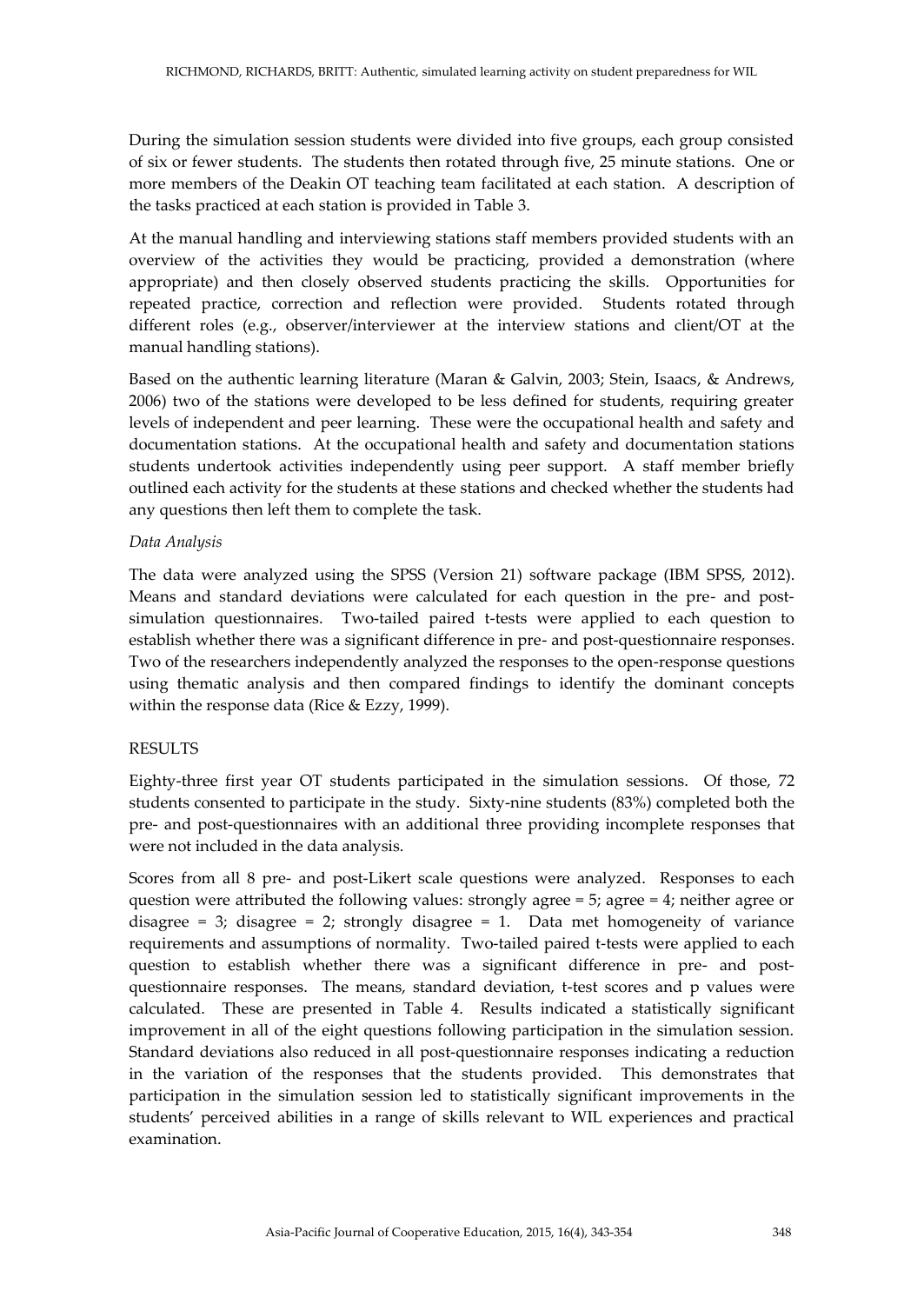| Variable                                                                                                                              | Pre  |           | Post |           | t score  | p value |
|---------------------------------------------------------------------------------------------------------------------------------------|------|-----------|------|-----------|----------|---------|
|                                                                                                                                       | М    | <b>SD</b> | М    | <b>SD</b> |          |         |
| Q1. I have communication skills that<br>allow me to introduce myself to a client<br>effectively as an occupational therapy<br>student | 3.94 | .511      | 4.18 | .630      | $-2.88$  | .005    |
| Q2. I am able to explain to a client, in<br>an understandable way, what<br>Occupational Therapy is                                    | 3.61 | .574      | 4.28 | .566      | $-7.91$  | .000    |
| Q3. I have the communication skills<br>required to build rapport with a client                                                        | 3.78 | .591      | 4.28 | .539      | $-7.00$  | .000    |
| Q4. I am confident that I can safely and<br>effectively transfer a client from a bed<br>(supine) to chair (seated)                    | 2.93 | .792      | 4.26 | .560      | $-14.21$ | .000    |
| Q5. I am confident that I can safely and<br>effectively transfer a client from lying<br>to sitting over the edge of the bed.          | 3.38 | .859      | 4.28 | .765      | $-7.68$  | .000    |
| Q6. I have a sound knowledge of<br>occupational health and safety<br>principles that allow me to assess the<br>environment            | 3.57 | .776      | 4.07 | .626      | $-5.41$  | .000    |
| Q7. I have a sound knowledge of<br>occupational health and safety<br>principles that allow me to assess<br>client's safety            | 3.39 | .732      | 4.07 | .577      | $-8.98$  | .000    |
| Q8. I have the ability to write basic case<br>notes after observing in an<br>occupational therapy session                             | 3.33 | .761      | 3.84 | .699      | $-5.41$  | .000    |

#### TABLE 4: Pre- and post-simulation questionnaire results

Responses to the post-simulation questionnaire open response questions provided the following data. Students reported that participation in the simulation session allowed them to develop skills and identify gaps in their knowledge. Many of the students identified that having the opportunity to physically practice and experience the feel of the tasks was of great value. One student wrote that it "allows us to practice for our prac exams but also allows us to build on and understand clinical experience".

Many participants identified that they valued the opportunity to seek and receive feedback from the OT staff members who facilitated the session, reporting that receiving feedback one to one or in small groups was of benefit. As another student stated, "being able to get feedback in small groups has been very beneficial".

Students reported that they felt more confident and less anxious following the session. As first year students approaching their first practical examination of OT skills and their first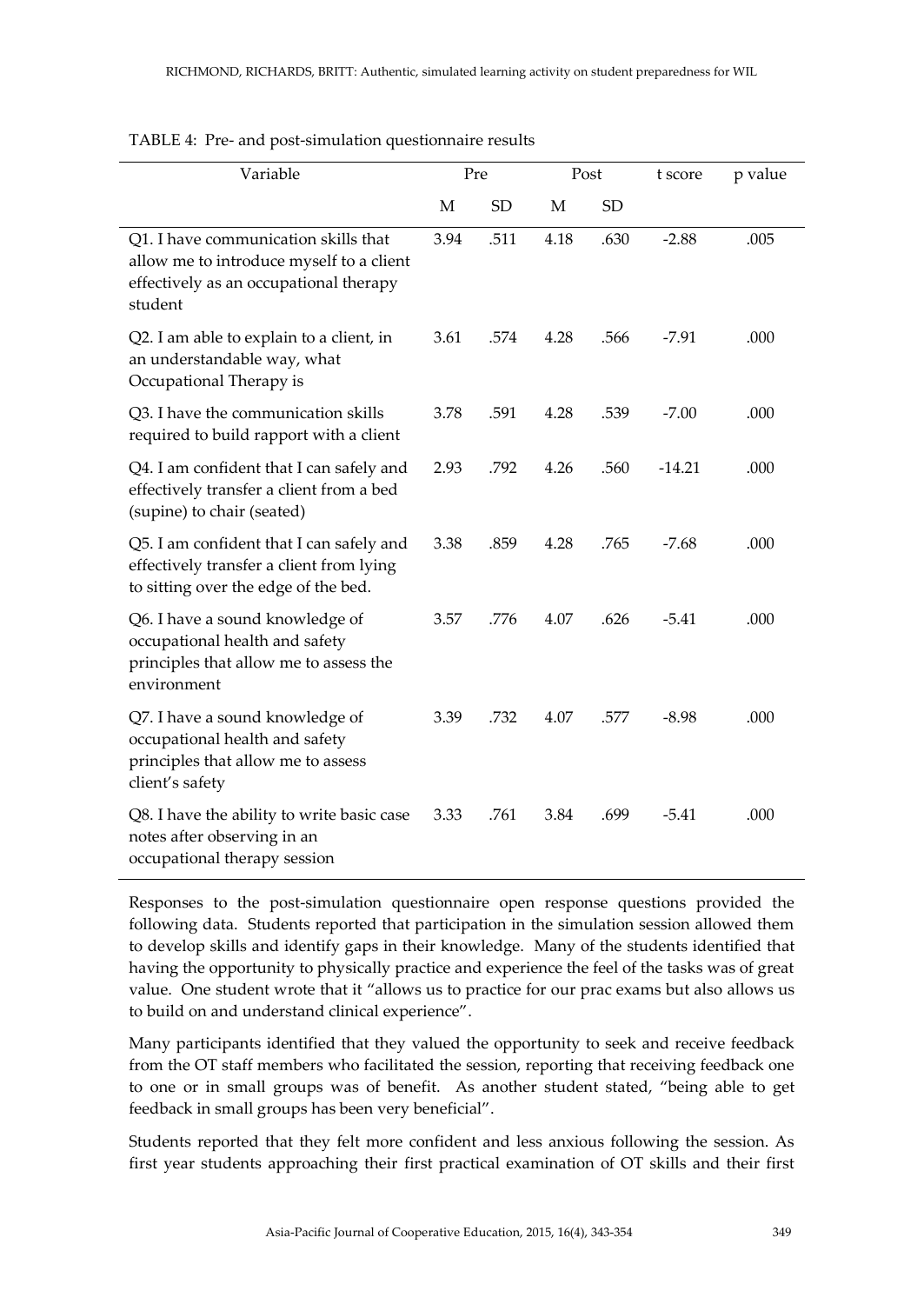WIL placement levels of anxiety were high. However participants reported that taking part in the simulation session had allayed this anxiousness to some degree. This is how some students expressed the experience: *"*the hands on experience has greatly improved my confidence in all areas", "it was very useful to settle my nerves" and "very helpful at making us feel comfortable and relaxed feel so much better".

Students consistently demonstrated links to their evolving identity as OTs in their responses. The data indicated that although students were only in their first year of study they were already beginning to see themselves as members of the profession. Participant responses provided evidence that students felt the simulation sessions gave them a greater understanding of the profession, reassured them that the profession was the career they wanted to pursue, and also demonstrated they were looking ahead to a time when they would use these skills in practice settings as evidenced by the following student quotes."[for me it} put into practice knowledge and skills that can be refined for future applications" and "yes, I now feel confident, as well as having a greater understanding of what OT is"

Students expressed a desire to access more opportunities for active participation within the degree for example, "more time practicing" and "maybe have it [the simulation session] more frequently (this would be an advantage)".

Others asked for increased preparation and feedback in relation to the station that focussed on documentation. The decision to limit assistance by staff at this station was based on the need for authentic learning activities to be at times ill-defined, and the high level of staffing required for interviewing and manual handling stations. However students requested *"*more information on the SOAP (a documentation process used in Health) [would be useful – we were], thrown in the deep end a bit", and "I would have liked if someone went through the documentation with us, we were left alone the entire session, we don't know if we did anything right*".*

In response to the question: has the simulation session had improved your confidence for your practical exam and WIL experiences, 54 of 56 participants reported that it had. With students stating *"*very much so. I now have an idea of the skill required in manual handling/interviewing etc ... Thank you so much" and "yes I now feel confident as well as having a greater understanding of what OT is".

### DISCUSSION

This study's findings support the limited literature that has advocated the benefits of simulated learning experiences in preparing OT students for WIL experiences (Billet, 2009; Cook & Cusick, 1998; Hanson, 2011). It has demonstrated statistically significant improvements in the students' perceived preparedness for WIL and practical examinations.

Students in this study reported that following participation in the simulation they felt less stressed and nervous in relation to their upcoming WIL and practical exam. This supports the findings of Bennett et al., as cited in Rodger et al. (2010) where the participation of 95 second year OT students, in two 45 minute simulation sessions using a simulated patient, provided a statistically significant decrease in anxiety and an increase in confidence (p<0.001). Stress and anxiety can be key factors that impact on student performance during the practical activities of WIL and practical examinations. A reduction in the influence of these factors may lead to improvements in performance of students and could subsequently contribute to the development of confident and competent OT students.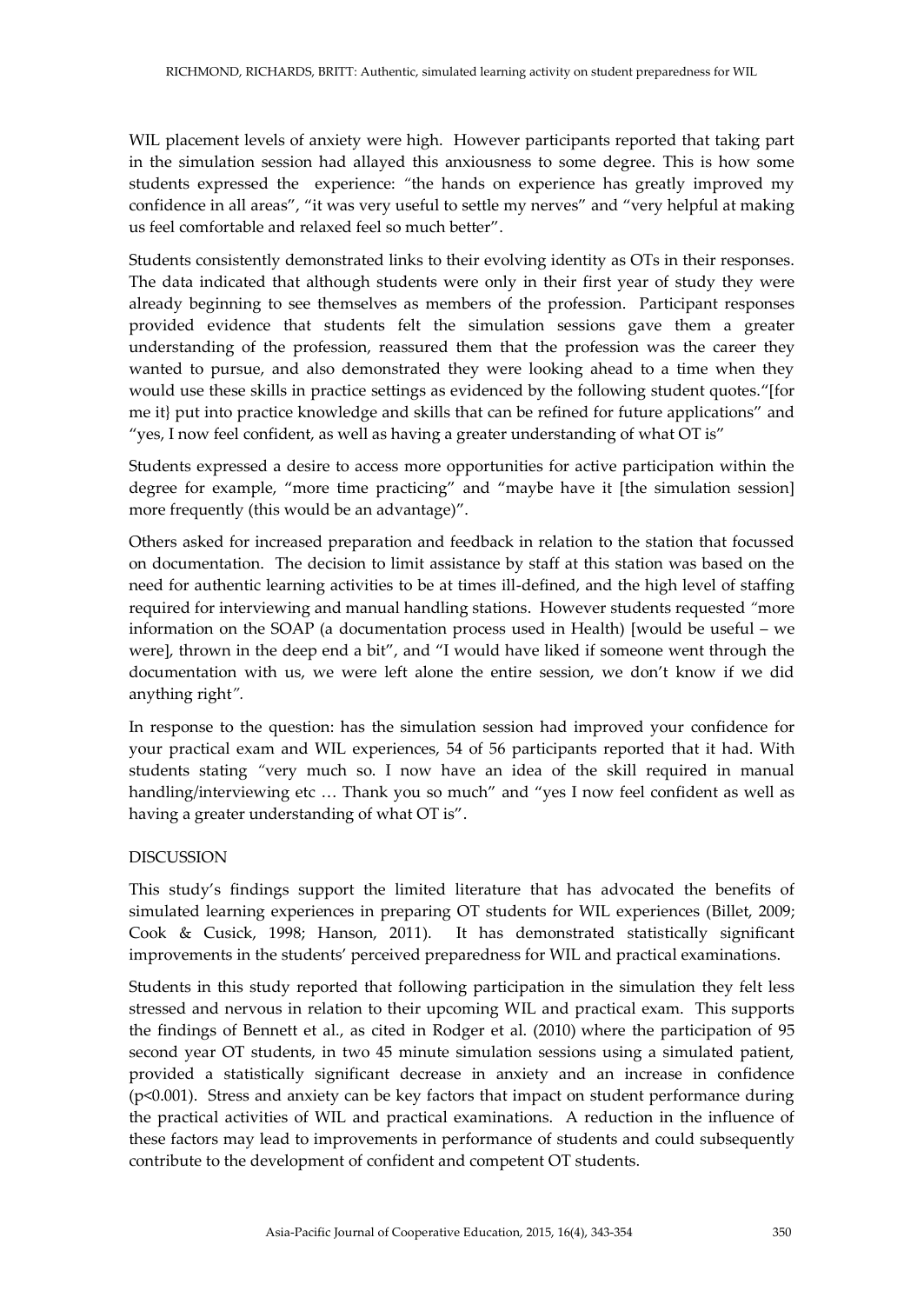Feedback, one on one or in a small group, was highly valued by participants. Boud and Molloy (2012, pg. 4) define feedback as, "a process whereby learners obtain information about their work in order to appreciate the similarities and differences between the appropriate standards for any given work, and the qualities of the work itself, in order to generate improved work". They state that feedback should ideally involve learners as active participants in the feedback process with feedback occurring at the time of learning experiences. The typical annual intake into the Deakin OT program is approximately 100 students and tutorial groups usually consist of 30 students with one, two or occasionally three teaching staff. This, by necessity, limits both the amount and the quality of feedback provided to individuals in some instances. The challenge for educators therefore is how to most effectively deliver such highly valued individualized feedback within the logistical constraints of typical higher education teaching.

The authentic simulated learning activity in this project appeared to be an effective milieu for the early emergence of professional identity. Students' professional identity appeared to grow as they watched seasoned staff members demonstrate tasks such as the manual handling skills, (exposing them to the norms and principles of the profession) and then had the opportunity to practice the skills with their peers. This opportunity for observation, asking questions, practising, and receiving feedback, may also have targeted the varied learning styles that are likely to exist within a cohort of 100 students. A potential future direction for this simulation activity, which may further strengthen professional identity development, could see staff members demonstrating the initial interview for students. If this demonstration took place prior to students adopting the role of client for the interview they would also be afforded the opportunity to observe these skills in action, prior to practising them.

The simulation session also brought students together to participate in smaller sub-groups of their university-based community of practice thereby offering opportunities to strengthen the development of this community. Lave and Wenger (1991) describe communities of practice as the building blocks of a social learning system. They state that communities of practice consist of three main elements; *joint enterprise*, where community members are brought together by a shared understanding and accountability; *mutuality*, where mutual engagement leads to shared learning; and, *shared repertoire* which may include language, tools, stories or styles. The development of a first year OT community of practice is important because it supports peers to learn, grow and evolve as they progress from novices to advanced students. Such evolutions are supported by peer-to-peer interactions (such as the simulation session), which allow for comparisons to be made amongst peers and challenges to be confronted together, stimulating reflection, growth and a better understanding of strengths, weaknesses and skill set (Lave & Wenger 1991).

The nature of the activities involved in such simulation sessions may also limit the phenomenon of 'practice shock' that some students have been reported to experience on graduation when they move from a university based community of practice to a professional one (Sutherland & Markauskaite, 2012). By providing students with early hands-on experiences their insight into the real-life practice of an OT can begin. This can then be built upon in the subsequent three and a half years of the program to support the development of competent, work-ready practitioners.

Students in this project reported concern relating to the two stations where they were required to undertake some level of self-directed learning. As Herrington, Oliver, and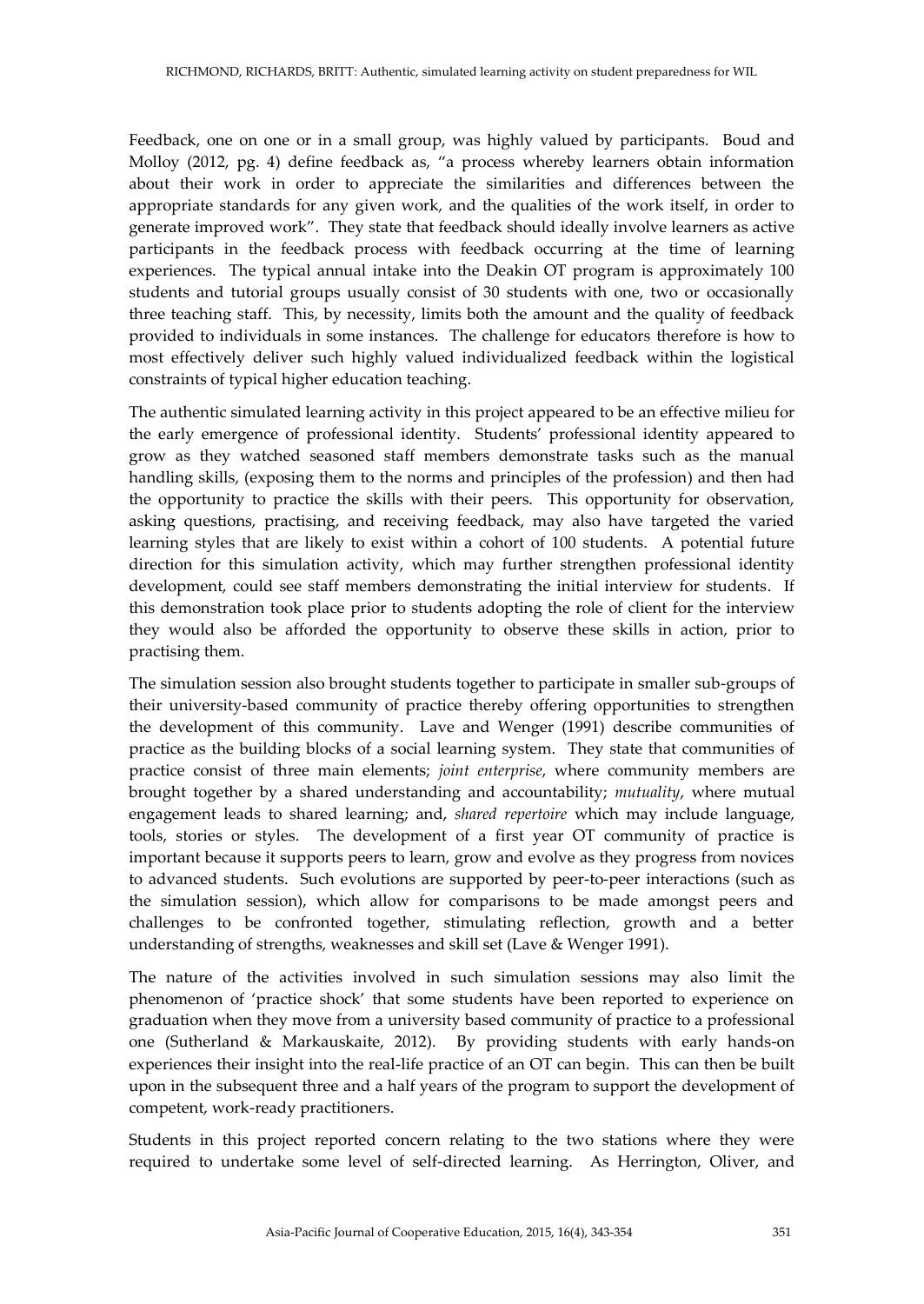Reeves (2003) described, authentic learning activities should at times be somewhat ill defined in order to mimic real world situations. However, the findings of this study suggest that some students found these stations to be more challenging and less valuable as learning activities, than those tasks that were directed by OT staff. This may be due to the year level of the participants. As first year students experiencing novel exposure to a clinical environment their confidence in undertaking these independent or ill-defined learning activities was low. Although ill-defined situations and activities are a hallmark of the student WIL experience (Herrington et al., 2003) and are part of OT practice, it appears that direction and feedback from OT teaching staff may be warranted in order for first year students to gain maximum benefit from their learning experiences.

Limited insight into the importance of self-initiated learning was a recurrent theme across participant responses, as students requested more time and more frequent opportunities for simulated learning activities. Whilst this is a testament to the value of the simulation sessions, students did not seem to consider that they might increase their exposure to these practical tasks by independently undertaking self-initiated learning activities with their peers. There are, of course logistical, time and financial factors that impact on the number of simulated learning experiences that can be provided for students, however more importantly the development of OT students into self-directed, life-long learners requires students to begin to take responsibility for their learning needs, initiating independent practice of key OT skills.

This study has contributed valuable information to the fields of WIL, simulation education and research in OT. However there are a number of limitations. The research questions and associated simulation experience were specifically related to the Deakin first year OT curriculum, first WIL experience and practical examination. As such, these results are not highly transferrable to other settings. Further research on the benefit of simulation activities as preparation for later phases of OT education would also be valuable.

The researchers involved were known to the participants and whilst the principal researcher was not involved in first year teaching, participants were aware that she might be teaching them in future. This may have introduced some level of response bias. Attempts were made to control this factor by ensuring that responses were anonymous, emphasizing that participation was voluntary and that the results of the study or non-participation would have no impact on participants' progress and experience at Deakin.

The instrument used to measure responses was developed specifically for the project, as no suitable pre-existing instrument was available. Therefore, validity and reliability was not assessed other than the review of questions undertaken by co-authors prior to administration. However feedback from the participants' indicated that the questionnaire items were clearly understood and relevant to the simulation experience which supports the credibility of the tool. The instrument focused on perceived preparedness rather than actual performance. Further investigation regarding the influence of this simulated learning activity on actual student performance on WIL placement is required.

### **CONCLUSION**

This study demonstrated statistically significant improvements in self-perceived skill level for first year OT students who took part in a simulated learning activity. The skills practiced were some of those that are considered most fundamental to the discipline of OT. Students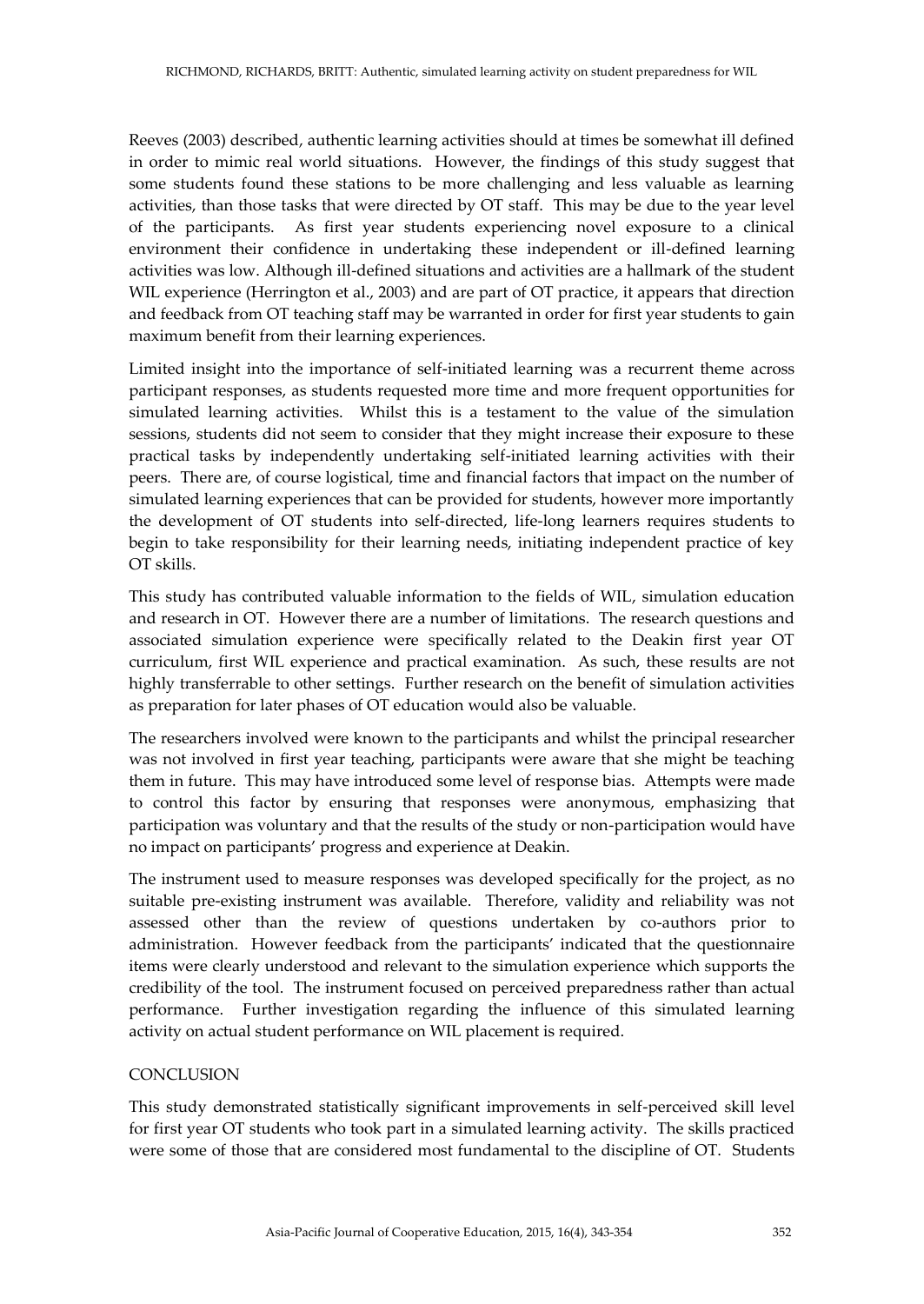reported that they valued the opportunity for practice, preparation, and receipt of feedback, and demonstrated improved confidence and links to OT identity. Students strongly reported that the experience was worthwhile and requested additional opportunities for simulated learning activities. This study adds new and valuable information to the occupational therapy WIL literature by demonstrating the efficacy of participation in simulated learning activities.

#### **REFERENCES**

- Billet, S. (2009). Realizing the educational worth of integrating work experiences in higher education. *Studies in Higher Education, 34*(7), 827-843.
- Bradley, G., Whittington, S., & Mottram, P. (2013). Enhancing occupational therapy education through simulation. *British Journal of Occupational Therapy, 76*(1), 43-46.
- Boud, D., & Molloy, E. (2012). *Feedback in higher and professional education: Understanding it and doing it well*. Abingdon, UK: Taylor & Francis.
- Cook, A., & Cusick, A. (1998). Preparing students for their first fieldwork placement using on-campus practicums. *Australian Occupational Therapy Journal, 45*, 79-90.
- Hanson, D. (2011). The perspectives of fieldwork educators regarding level II fieldwork students. *Occupational Therapy in Health Care, 25*(2-3), 164-177.
- Herrington, J., Oliver, R., & Reeves, T. (2003). Patterns of engagement in authentic online learning environments. *Australian Journal of Educational Technology, 19*(1), 59-71.
- IBM Corp. (2012). *IBM SPSS Statistics for Windows, Version 21.0*. Armonk, NY: IBM Corp.
- James, K., & Musselman, L. (2005). Commonalities in level II fieldwork failure. *Occupational Therapy in Health Care, 19*, 67-81.
- Kirke, P., Layton, N., & Sim, J. (2007). Informing fieldwork design: Key elements to quality in fieldwork education for undergraduate occupational therapy students. *Australian Occupational Therapy Journal 54,* S13-S22.
- Lave, J., & Wenger, E. (1991). *Situated learning: Legitimate peripheral participation*. New York, NY: Cambridge University Press.
- Maran, N., & Galvin, R. (2003). Low to high-fidelity simulation- a continuum of medical education? *Medical Education, 37*(1), 22-28.
- Mickan, S. (1995). Student preparation for paediatric fieldwork. *British Journal of Occupational Therapy, 58*(6), 239-244
- Mounsey, A., Bovbjerg, V., White, L., & Gazewood, J. (2006). Do students develop better motivational interviewing skills through role –play with standardized patients or with student colleagues? *Medical Education, 40*, 775-780.
- Nestel, D., & Tierney, T. (2007). Role-play for medical students learning about communication: Guidelines for maximizing benefits. *BMC Medical Education,* 7(3).
- Portney, L., & Watkins, M. (2009). *Foundations of Clinical Research. Applications to Practice.* (3rd ed.). Upper Saddle River, NJ: Pearson Education.
- Rice, P., & Ezzy, D. (1999). *Qualitative research methods: A health focus.* South Melbourne, Vic., Australia: Oxford University Press.
- Rodger, S., Bennett, S., Fitzgerald, C., & Neads, P. (2010). *Use of simulated learning activities in occupational therapy curriculum.(Final report).* Retrieved from https://www.hwa.gov.au/sites/uploads/ Simulated-learning-in-occupational-therapy-curricula-201108.pdf
- Stein, S., Isaacs, G., & Andrews, T. (2006). Incorporating authentic learning experiences within a university course. *Studies in Higher Education, 29*(2), 239-258.
- Sutherland, L., & Markauskaite L. (2012). Examining the role of authenticity in supporting the development of professional identity: An example from teacher education. *Higher Education, 64*, 747-766.
- Velde B., Lane H., & Clay, M. (2009). Hands on learning: The use of simulated clients in intervention cases. *Journal of Allied Health*, *38*(1), 17-21.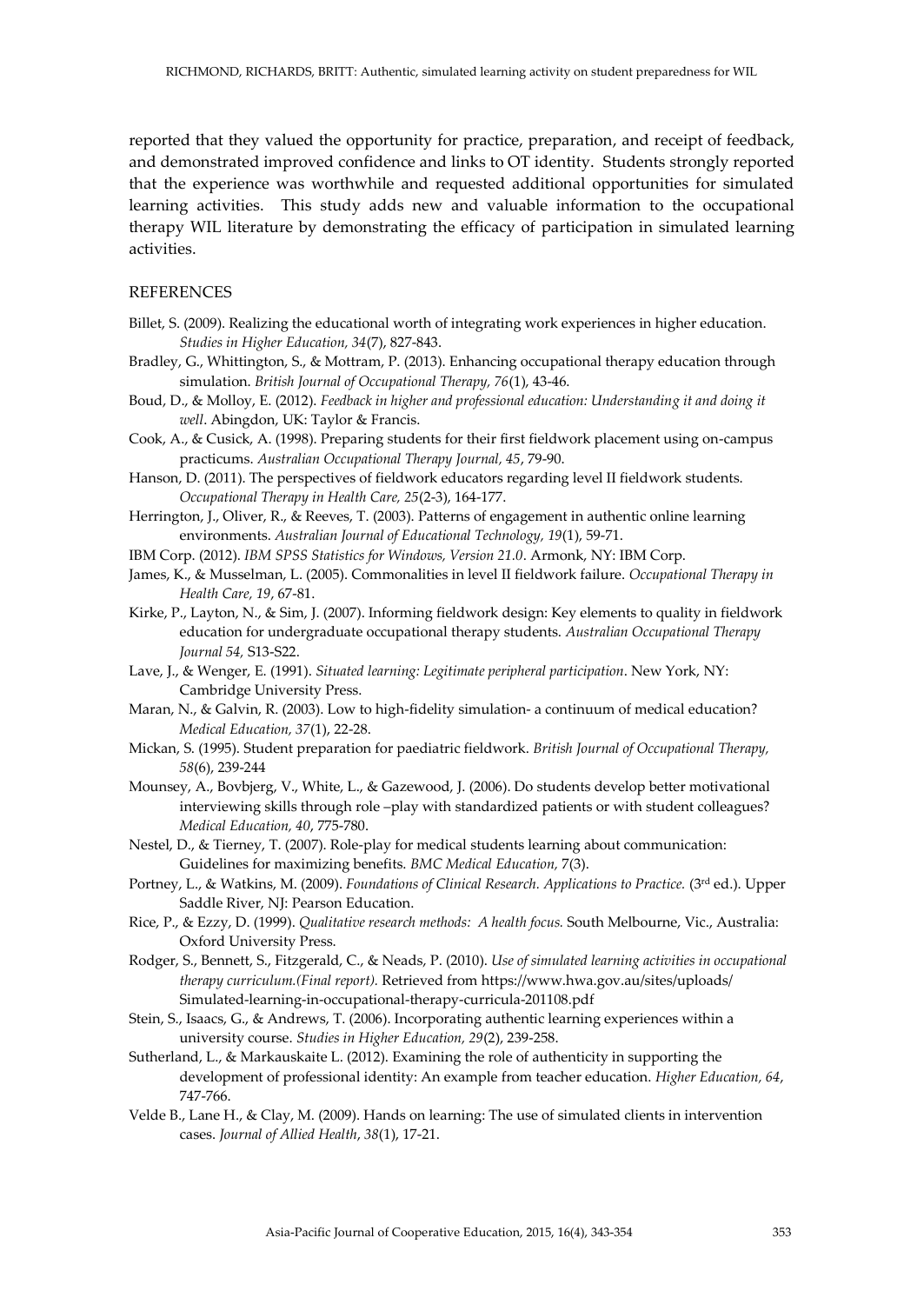- World Federation of Occupational Therapy (WFOT), (2002). *World Federation of Occupational Therapists' revised minimum requirements for fieldwork*. Retrieved from https://www.otaus.com.au/ site builder/about/knowledge/asset/files/16/occupationaltherapyaccreditationstandardsjune2012.pdf
- World Federation of Occupational Therapy (WFOT), (2014*). Entry level education programs WFOT approved*. Retrieved from <http://www.wfot.org/Education/EntrylevelEducational> ProgrammesWFOTApproved.aspx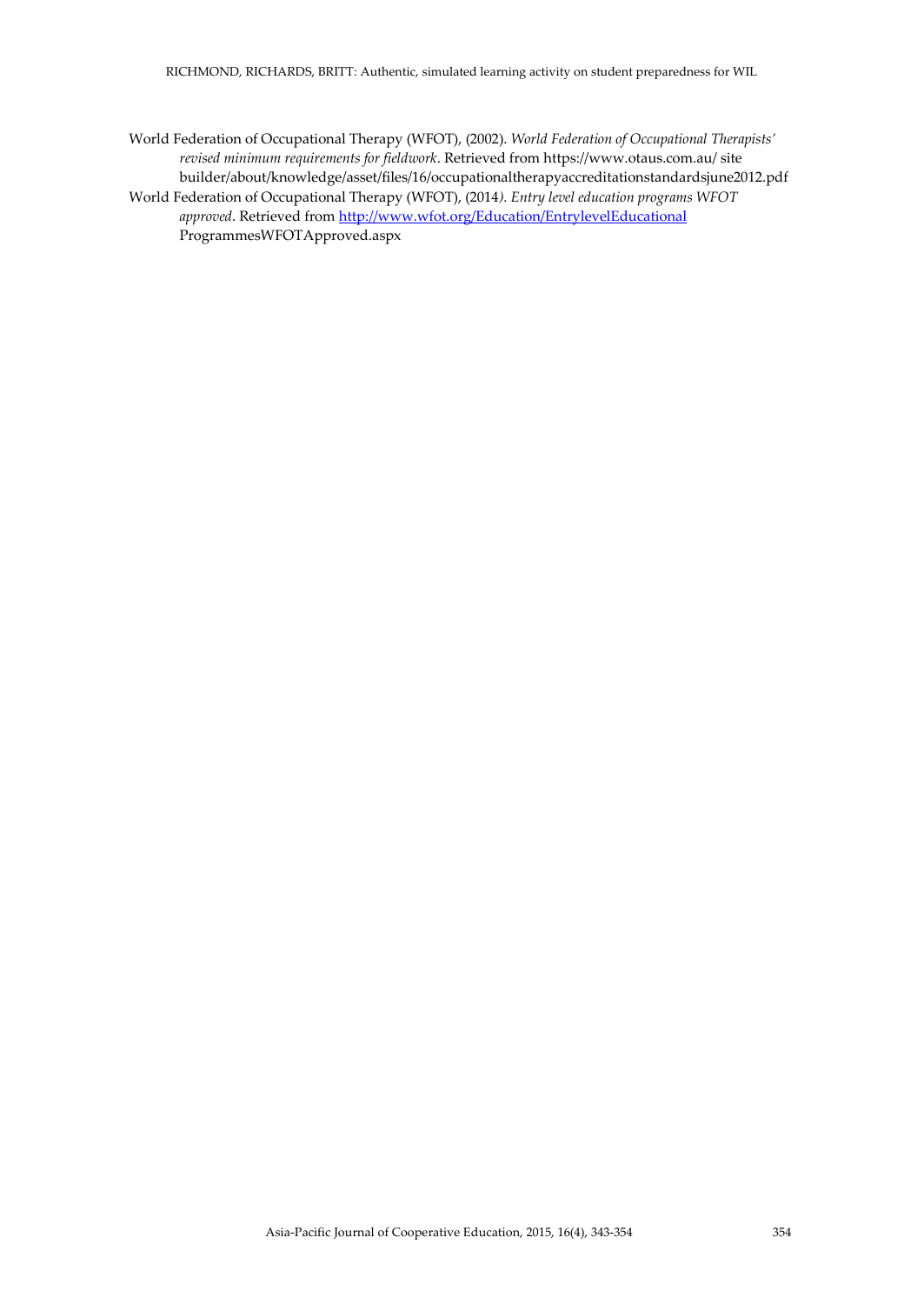#### **About the Journal**

The Asia-Pacific Journal of Cooperative Education publishes peer-reviewed original research, topical issues, and best practice articles from throughout the world dealing with Cooperative Education (Co-op) and Work-Integrated Learning/Education (WIL).

In this Journal, Co-op/WIL is defined as an educational approach that uses relevant work-based projects that form an integrated and assessed part of an academic program of study (e.g., work placements, internships, practicum). These programs should have clear linkages with, or add to, the knowledge and skill base of the academic program. These programs can be described by a variety of names, such as cooperative and work-integrated education, work-based learning, workplace learning, professional training, industry-based learning, engaged industry learning, career and technical education, internships, experiential education, experiential learning, vocational education and training, fieldwork education, and service learning.

The Journal's main aim is to allow specialists working in these areas to disseminate their findings and share their knowledge for the benefit of institutions, co-op/WIL practitioners, and researchers. The Journal desires to encourage quality research and explorative critical discussion that will lead to the advancement of effective practices, development of further understanding of co-op/WIL, and promote further research.

#### **Submitting Manuscripts**

Before submitting a manuscript, please unsure that the 'instructions for authors' has been followed [\(www.apjce.org/instructions-for-authors\)](http://www.apjce.org/instructions-for-authors). All manuscripts are to be submitted for blind review directly to the Editor-in-Chief [\(editor@apjce.org\)](mailto:editor@apjce.org) by way of email attachment. All submissions of manuscripts must be in Microsoft Word format, with manuscript word counts between 3,000 and 5,000 words (excluding references).

All manuscripts, if deemed relevant to the Journal's audience, will be double-blind reviewed by two or more reviewers. Manuscripts submitted to the Journal with authors names included with have the authors' names removed by the Editor-in-Chief before being reviewed to ensure anonymity.

Typically, authors receive the reviewers' comments about 1.5 months after the submission of the manuscript. The Journal uses a constructive process for review and preparation of the manuscript, and encourages its reviewers to give supportive and extensive feedback on the requirements for improving the manuscript as well as guidance on how to make the amendments.

If the manuscript is deemed acceptable for publication, and reviewers' comments have been satisfactorily addressed, the manuscript is prepared for publication by the Copy Editor. The Copy Editor may correspond with the authors to check details, if required. Final publication is by discretion of the Editor-in-Chief. Final published form of the manuscript is via the Journal website [\(www.apjce.org\)](http://www.apjce.org/), authors will be notified and sent a PDF copy of the final manuscript. There is no charge for publishing in APJCE and the Journal allows free open access for its readers.

### **Types of Manuscripts Sought by the Journal**

Types of manuscripts the Journal accepts are primarily of two forms; *research reports* describing research into aspects of Cooperative Education and Work Integrated Learning/Education, and *topical discussion* articles that review relevant literature and give critical explorative discussion around a topical issue.

The Journal does also accept *best practice* papers but only if it present a unique or innovative practice of a Co-op/WIL program that is likely to be of interest to the broader Co-op/WIL community. The Journal also accepts a limited number of *Book Reviews* of relevant and recently published books.

*Research reports* should contain; an introduction that describes relevant literature and sets the context of the inquiry, a description and justification for the methodology employed, a description of the research findings-tabulated as appropriate, a discussion of the importance of the findings including their significance for practitioners, and a conclusion preferably incorporating suggestions for further research.

*Topical discussion* articles should contain a clear statement of the topic or issue under discussion, reference to relevant literature, critical discussion of the importance of the issues, and implications for other researchers and practitioners.